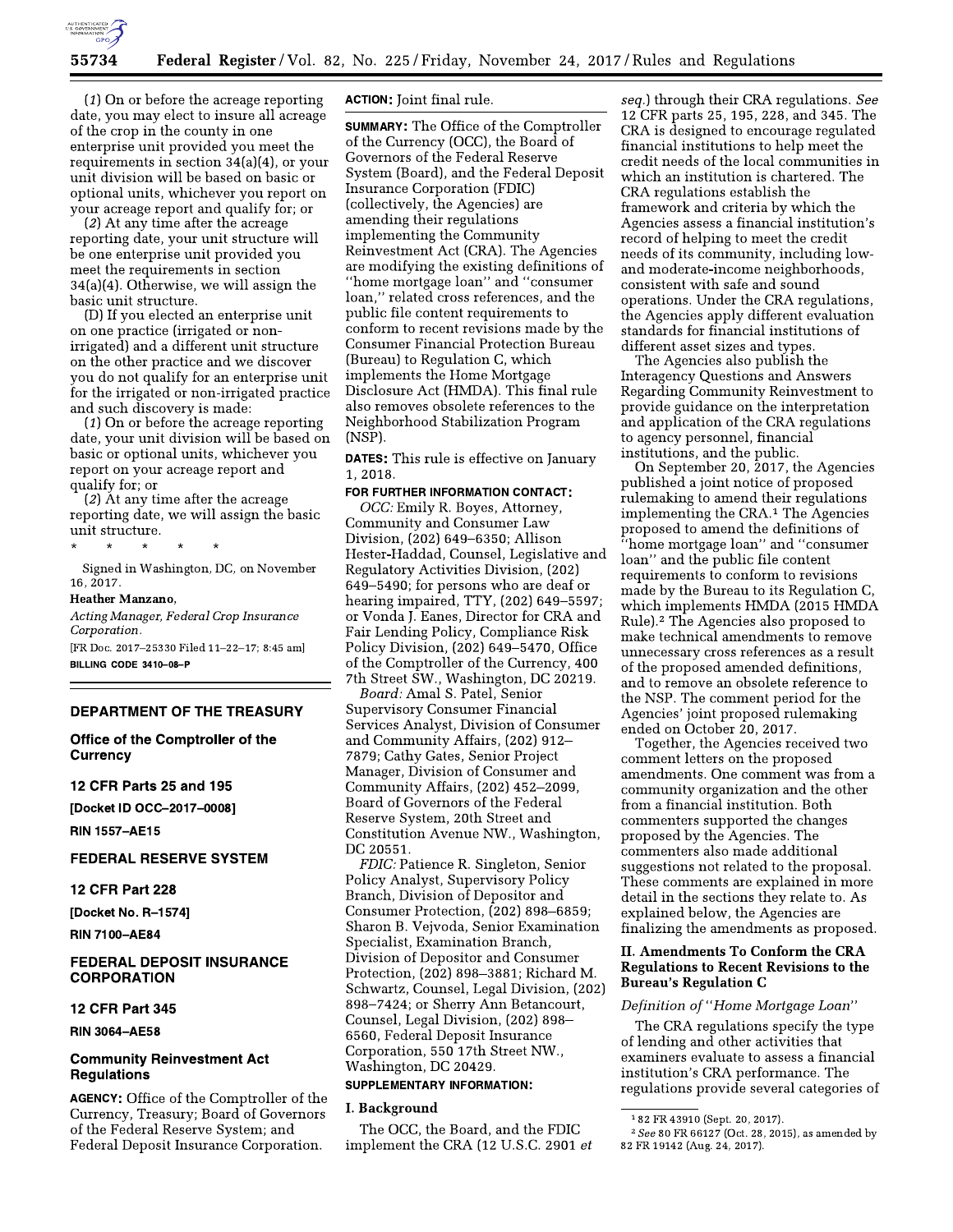loans that may be evaluated to determine a financial institution's performance under the retail lending test, one of which is home mortgage .22. The current CRA loans. 12 CFR regulations define a "home mortgage loan" to mean a "home improvement loan," "home purchase loan," or a "refinancing" as those terms are currently defined in 12 CFR 1003.2 of the Bureau's Regulation C. 12 CFR

.12(l). However, effective January 1, 2018, the 2015 HMDA Rule revises the scope of loans reportable under Regulation C. In some cases, the revised scope of loans under Regulation C is broader, and in other cases more limited. Effective January 1, 2018, Regulation C will require covered financial institutions to report applications for, and originations and purchases of, "covered loans" that are secured by a dwelling. A "covered loan" is defined in 12 CFR 1003.2(e) to mean a closed-end mortgage loan, as defined in  $\S 1003.2$ (d), or an open-end line of credit, as defined in  $\S 1003.2(0)$ , that is not an excluded transaction under 12 CFR 1003.3(c).<sup>3</sup>

1. A closed-end mortgage loan or open-end line of credit originated or purchased by a financial institution acting in a fiduciary capacity;

2. A closed-end mortgage loan or open-end line of credit secured by a lien on unimproved land;

3. Temporary financing;

4. The purchase of an interest in a pool of closedend mortgage loans or open-end lines of credit;

5. The purchase solely of the right to service closed-end mortgage loans or open-end lines of credit:

6. The purchase of closed-end mortgage loans or open-end lines of credit as part of a merger or acquisition, or as part of the acquisition of all of the assets and liabilities of a branch office as defined in 12 CFR 1003.2(c);

7. A closed-end mortgage loan or open-end line of credit, or an application of a closed-end mortgage loan or open-end line of credit, for which the total dollar amount is less than \$500:

8. The purchase of a partial interest in a closedend mortgage loan or open-end line of credit;

9. A closed-end mortgage loan or open-end line of credit used primarily for agricultural purposes;

10. A closed-end mortgage loan or open-end line of credit that is or will be made primarily for a business or commercial purpose, unless the closedend mortgage loan or open-end equity line of credit is a home improvement loan under § 1003.2(i), a home purchase under § 1003.2(j), or a refinancing under § 1003.2(p);

11. A closed-end mortgage loan, if the financial institution originated fewer than 25 closed-end mortgage loans in either of the two preceding calendar years; a financial institution may collect, record, report, and disclose information, as described in §§ 1003.4 and 1003.5, for such an excluded closed-end mortgage loan as though it were a covered loan, provided that the financial institution complies with such requirements for all

To conform the CRA definition of "home mortgage loan" to the revisions in Regulation C that will become effective on January 1, 2018, the Agencies proposed to revise the current definition of "home mortgage loan" in their CRA regulations to mean a closed-end mortgage loan" or an' "open-end line of credit," as those terms are defined under new 12 CFR 1003.2(d) and (o), respectively, and as may be amended from time to time, and that is not an excluded transaction under new 12 CFR 1003.3(c)(1)–(10) and (13), as may be amended from time to time.<sup>4</sup>

As a result of the revisions to the "home mortgage loan" definition, the manner in which some loan transactions are considered under CRA will be affected. As the Agencies explained in the proposed rule, effective January 1, 2018, home improvement loans that are

12. An open-end equity line of credit, if the financial institution originated fewer than 500 open-end equity lines of credit in either of the two preceding calendar years; a financial institution may collect, record, report, and disclose information, as described in §§ 1003.4 and 1003.5, for such an excluded open-end line of credit as though it were a covered loan, provided that the financial institution complies with such requirements for all applications for open-end lines of credit that it receives, open-end lines of credit that it originates, and open-end lines of credit that it purchases that otherwise would have been covered loans during the calendar year during which final action is taken on the excluded openend line of credit (the threshold of 500 open-end lines of credit is temporary and applies only to calendar years 2018 and 2019; absent action from the Bureau, the threshold for reporting open-end lines of credit reverts to 100 such lines effective January 1, 2020); or

13. A transaction that provided or, in the case of an application, proposed to provide new funds to the applicant or borrower in advance of being consolidated in a New York State consolidation, extension, and modification agreement classified as a supplemental mortgage under New York Tax Law section 255; the transaction is excluded only if final action on the consolidation was taken in the same calendar year as final action on the new funds transaction.

<sup>4</sup>On September 13, 2017, the Bureau published in the Federal Register a final rule (2017 HMDA Rule) amending the 2015 HMDA Rule. The 2017 HMDA Rule finalizes a proposal issued by the Bureau on April 25, 2017 (82 FR 19142) to address technical errors, ease the burden associated with certain reporting requirements, and to clarify some key terms. The 2017 HMDA Rule also finalizes a proposal issued by the Bureau on July 14, 2017 (82 FR 33455), to temporarily increase the institutional and transactional coverage thresholds for open-end lines of credit. See http://

files.consumerfinance.gov/f/documents/201708 cfpb\_final-rule\_home-mortgage-disclosure<br>regulation-c.pdf. The 2017 HMDA Rule adds a new exclusion from reporting HMDA data for certain transactions concerning New York consolidation, extension, and modification agreements (also known as NY CEMAs) under new § 1003.3(c)(13).

not secured by a dwelling, which are currently required to be reported under Regulation C, will no longer be reportable transactions under the 2015 HMDA Rule. Therefore, also effective January 1, 2018, for purposes of CRA, home improvement loans that are not secured by a dwelling may be considered at the option of the financial institution. A financial institution that opts to have its home improvement loans considered would need to collect and maintain data on these loans in machine-readable form under the category of "other secured consumer loan" or "other unsecured consumer loan," as appropriate. See 12 CFR

.12(i)(3) or  $\overline{4}$ ). Notwithstanding an institution's option, home improvement loans that are not secured by a dwelling may still be evaluated by the Agencies under the lending test set out under 12 **CFR**  $.22(a)(1)$ , in circumstances where consumer lending is so significant a portion of an institution's lending by activity and dollar volume of loans that the lending test evaluation would not meaningfully reflect lending performance if consumer loans were excluded.

Home equity lines of credit secured by a dwelling, which are currently reported at the option of the financial institution under Regulation C, will be covered loans under the 2015 HMDA Rule. Effective January 1, 2018, financial institutions that meet the reporting requirements under the 2015 HMDA Rule will be required to collect, maintain, and report data on home equity lines of credit secured by a dwelling. For purposes of CRA consideration, in the case of financial institutions that report closed-end mortgage loans and/or home equity lines of credit under the 2015 HMDA Rule, those loans would be considered as home mortgage loans under the amended definition of "home mortgage loan." The effect of this revision to the home mortgage loan definition will vary depending upon the amount and characteristics of the financial institution's mortgage loan portfolio. As with all aspects of an institution's CRA performance evaluation, the performance context of the institution will affect how the Agencies will consider home equity lines of credit. For financial institutions that would not be required to report these transactions under Regulation C, examiners may review the relevant files and consider these loans for CRA performance on a sampling basis under the home mortgage loan category.

The Agencies received one comment addressing the proposed revision. This commenter supported amending the

<sup>&</sup>lt;sup>3</sup> Amended Regulation C retains existing categories of excluded transactions, clarifies some categories of excluded transactions, and expands the existing exclusion for agricultural-purpos transactions. Effective January 1, 2018, the following transactions will not be reportable under Regulation C:

applications for closed-end mortgage loans that it receives, closed-end mortgage loans that it originates, and closed-end mortgage loans that it purchases that otherwise would have been covered loans during the calendar year during which final action is taken on the excluded closed-end mortgage loan; or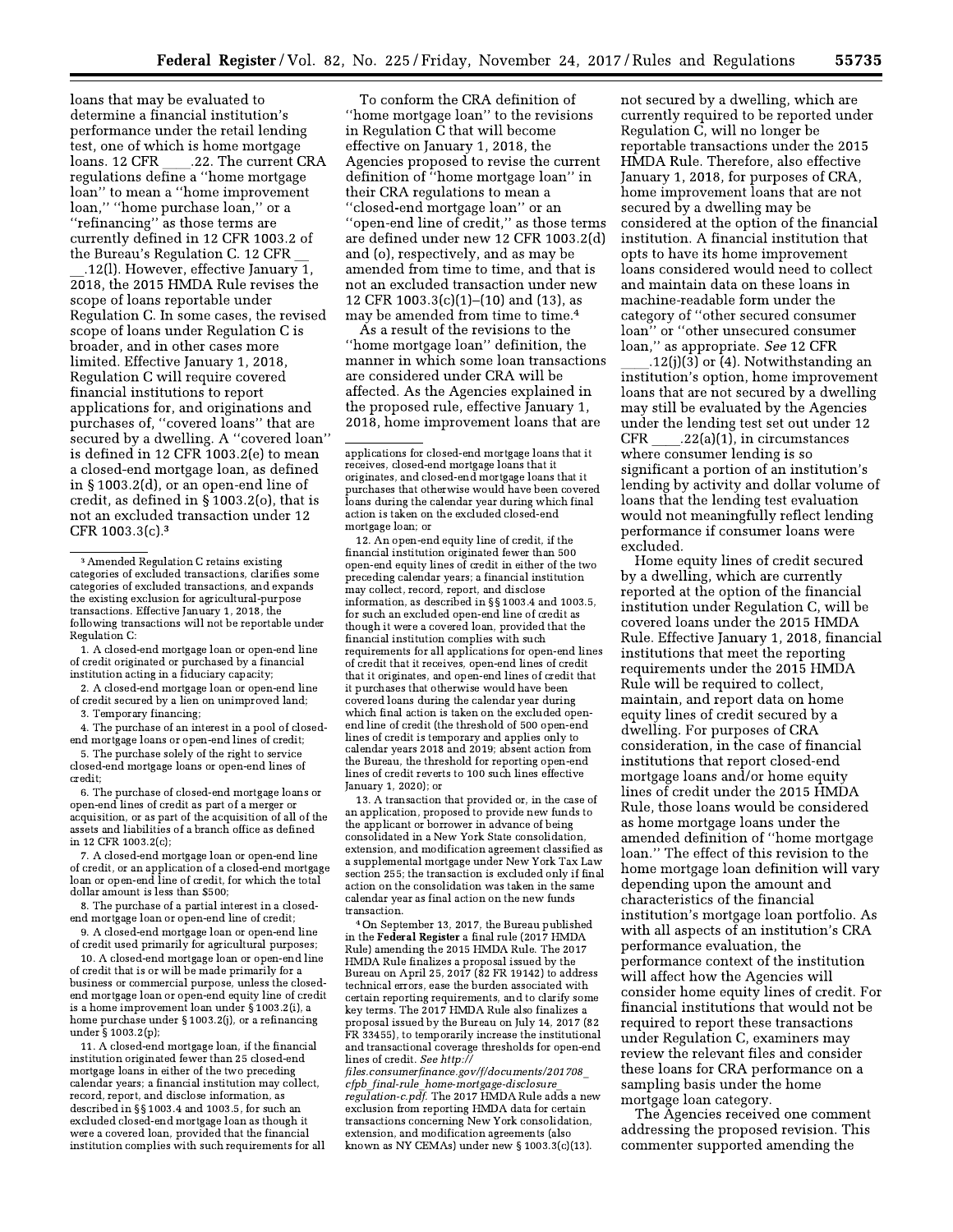definition of "home mortgage loan" in the Agencies' CRA regulations to conform to the changes in the scope of Regulation C. However, the commenter noted that some banks expressed concern that including home equity loans in CRA evaluations could have the effect of lowering the percentage of loans to low- and moderate-income borrowers and suggested that the Agencies consider evaluating home equity lending separately from other types of home lending. This commenter also urged the Agencies to consider loan purchases separately from originations during the CRA evaluation.

The commenter's suggestions to consider home equity lending separately from other home mortgage lending and to consider purchases separately from originations would require that the Agencies reconsider how various loan types are evaluated under the CRA. The Agencies did not propose these changes and believe these suggestions would be better considered in connection with updates to the Agencies' CRA examination procedures and/or guidance. Accordingly, the Agencies are finalizing the revised definition of "home mortgage loan" as proposed. The Agencies have used the scope of HMDAreportable transactions to define "home mortgage loan" in the CRA regulations since 1995. The Agencies will review any amendments made to the crossreferenced definitions in HMDA to ensure that such cross-referenced terms continue to meet the statutory objectives of the CRA.

#### Definition of "Consumer Loan"

The CRA regulations provide a definition of "consumer loan" to define a category of loans that examiners should evaluate to determine a financial institution's performance under the retail lending test apart from home mortgage, small business, or small farm loans. 12 CFR .22. The current CRA regulations define a "consumer loan" to mean a loan to one or more individuals for household, family, or other personal expenditures and that is not a home mortgage, small business, or small farm  $. 12(j)$ . Currently, loan. *See* 12 CFR a "home equity loan" is one of five loan categories listed under the definition of "consumer loan" and is defined as a "consumer loan secured by a residence of the borrower" under 12 CFR

 $.12(j)(3)$ . As noted above, the Agencies proposed to define "home mortgage loan" as a "closed-end<br>mortgage loan" or an "open-end line of credit" as those terms are defined in §§1003.2(d) and 1003.2(o), respectively, of Regulation C. Under Regulation C, a closed-end mortgage loan is defined "as

an extension of credit secured by a lien on a dwelling," and therefore, includes a home equity loan secured by a dwelling, per 12 CFR 1003.2(d), effective January 1, 2018. As a result, the Agencies believed it was no longer appropriate to separately categorize home equity loans under the CRA definition of "consumer loan" because both home equity loans and home equity lines of credit would be captured by the revised CRA definition of "home mortgage loan." Accordingly, the Agencies proposed to remove the term "home equity loan" from the list of consumer loan categories provided under the definition of "consumer loan" in 12 CFR  $.12(i)$ .

The Agencies received one comment addressing the proposed revision. This commenter supported amending the definition of "consumer lending" in the Agencies' CRA regulations to conform to changes in the scope of loans reportable under Regulation C that will be effective January 1, 2018. This commenter further urged the Agencies to have examiners evaluate consumer lending, including unsecured home improvement lending, during CRA exams when such lending constitutes a "significant amount" of the bank's business rather than a 'substantial majority," as is currently required under 12 CFR  $.22(a)(1)$ 

The Agencies did not address in the proposal how consumer lending should be evaluated under the retail lending test and therefore, addressing these recommendations is outside the scope of this final rule. Accordingly, the Agencies are finalizing the definition of "consumer lending" as proposed. Note, however, that in accordance with their statutory responsibilities, the Agencies regularly review examination policies, procedures, and guidance to better serve the goals of the CRA.

# Changes to the Content of the Public File

Currently, the Agencies' CRA regulations require that financial institutions maintain a public file of certain information and specify, among other things, the information to be maintained and made available to the public upon request. 12 CFR  $.43(a)$ (d). If a financial institution is required to report HMDA data under Regulation C, it must also include a copy of the HMDA disclosure statement (provided by the Federal Financial Institutions Examination Council) in its CRA public file for each of the prior two calendar years. 12 CFR  $.43(b)(2)$ . Effective January 1, 2018, Regulation C will no longer require financial institutions to provide this HMDA disclosure statement directly to the public. Instead, Regulation C will only require financial institutions to provide a notice that clearly conveys to the public that they can obtain a copy of the financial institution's disclosure statement on the Bureau's Web site, 12 CFR 1003.5(b), As a result, the Agencies proposed to amend the CRA public file content requirements under 12 CFR

.43(b)(2) for consistency and to reduce burden. Specifically, the Agencies proposed that institutions that are required to report HMDA data would only maintain the notice required under section 1003.5(b) of Regulation C in their CRA public file, rather than a copy of the HMDA disclosure statement. Nevertheless, a financial institution must maintain in its public file the HMDA disclosure statements required by the CRA regulations that are not available on the Bureau's Web site and, therefore, should not remove HMDA disclosure statements from their CRA public files if that information is not available on the Bureau's Web site.

The Agencies received no comments on the proposed changes to the CRA public file content requirements. Accordingly, the Agencies are adopting the revisions as proposed.

### **Technical Amendments**

# Removal of "Home Equity Loan" as a Category of Consumer Loans

As discussed above, the Agencies proposed to remove "home equity loans" as a category of loans included as consumer loans because such loans would be captured by the revised definition of "home mortgage loan." 12 **CFR**  $.12(j)$ . Accordingly, the Agencies proposed to amend 12 CFR

.22, Lending Test, and 12 CFR .42, Data Collection, Reporting, and Disclosure to remove any crossreference to home equity loan as a category of "consumer loans."

The Agencies received no comments on the proposed amendments to 12 CFR

22 and 12 CFR .42 and finalizes them as proposed.

# Technical Revision to the "Community Development Loan" Definition

The current CRA regulations' definition of "community development loan" contains a cross-reference to appendix A of Regulation C in order to incorporate a description of a multifamily dwelling loan that is provided in appendix A of Regulation C.

The Agencies proposed to remove this cross-reference to appendix A because appendix A of Regulation C will no longer exist. The 2015 HMDA Rule moved the substantive requirements found in existing appendix A to the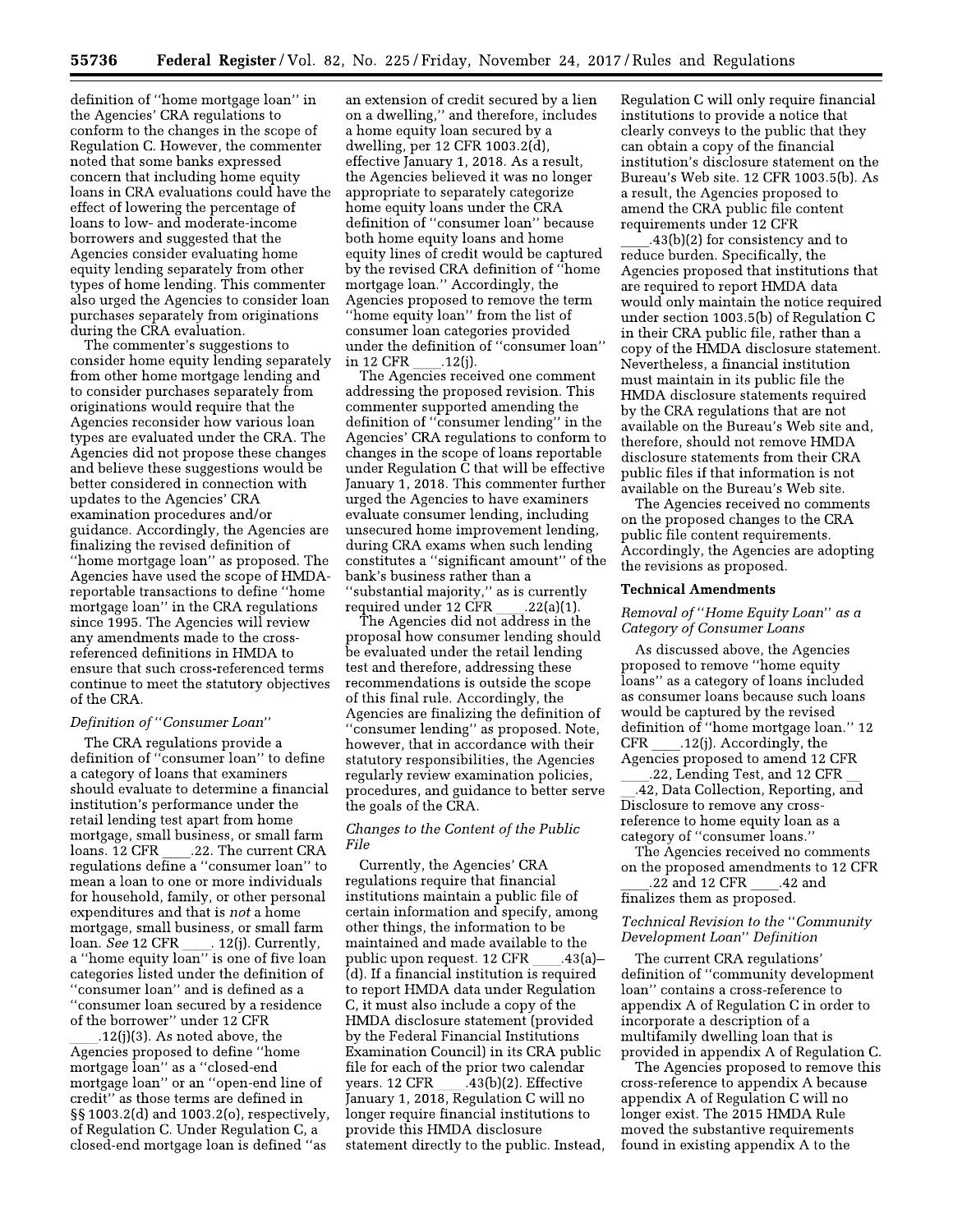regulation text and commentary of Regulation C and also eliminated paper reporting, effective January 1, 2019. As a result, any cross-reference to appendix A of Regulation C will become obsolete. The Agencies further proposed to instead cross-reference the newly defined term of "multifamily dwelling" contained in §1003.2(n) of Regulation C.

The Agencies received no comments in connection with proposed 12 CFR .12(h) and are finalizing as

proposed.

# Removal of Obsolete Language Related to the NSP

The Agencies also proposed to remove language in the CRA regulations related to the NSP. The CRA regulations currently define "community development" to include qualifying NSP-related activities that benefit low-, moderate-, and middle-income individuals and geographies in NSPtarget areas.<sup>5</sup> The NSP was authorized by the Housing and Economic Recovery  $Act<sup>6</sup>$  to stabilize communities suffering from foreclosures and abandonment. However, after March 2016, NSPeligible activities no longer received consideration as "community development" under the CRA regulations and therefore, any reference to such activities is no longer needed. Accordingly, the Agencies proposed to .12 to revise the amend 12 CFR definition of "community development" by removing qualifying NSP-related activities that benefit low-, moderate-, and middle-income individuals and geographies in NSP-targeted areas.

The Agencies received one comment in connection with this proposed revision, which supported the Agencies' efforts to streamline and eliminate the obsolete reference. This commenter also suggested that the Agencies consider consolidating the categories of economic development and revitalization and stabilization under the "community development" definition, as many loans fit into both categories, and create a new category for review and focus of veterans' activities.

The Agencies did not propose to make these additional changes to the definition of "community development" and therefore, such recommendations did not receive the benefit of notice and public comment. Accordingly, the Agencies are finalizing the revisions to 12 CFR .12 as proposed.

# **Effective Date**

The Agencies proposed an effective date of January 1, 2018, to conform to the effective date of the revisions resulting from the Bureau's Regulation C. The Agencies received no comments on the proposed effective date. Therefore, this final rule becomes effective on January 1, 2018.

# **Regulatory Analysis**

# Regulatory Flexibility Act

OCC: In general, the Regulatory Flexibility Act (RFA) (5 U.S.C. 601 et seq.) requires an agency, in connection with a final rule, to prepare a Final Regulatory Flexibility Analysis describing the impact of the final rule on small entities or to certify that the final rule would not have a significant economic impact on a substantial number of small entities. For purposes of the RFA, the Small Business Administration defines small entities as those with \$550 million or less in assets for commercial banks and savings institutions and \$38.5 million or less in assets for trust companies.

The scope of the OCC's CRA rule generally covers national banks, insured Federal branches, and Federal and state savings associations. The OCC currently supervises approximately 956 small entities. The FDIC currently supervises approximately 44 small entities that are state savings associations. Although the final rule would apply to all of these small entities, we anticipate that the final rule would result only in de minimis compliance costs for these OCC- and FDIC-supervised institutions.

Further, any burden that may be associated with changes made to Regulation C HMDA reporting are a result of Bureau rulemakings. However, the final rule may reduce regulatory costs for covered financial institutions that are required to report HMDA data because those institutions would no longer be required to keep two years of HMDA disclosure statements in their CRA public file. Instead, covered financial institutions would provide a notice in the public file with a Web site address indicating where the HMDA disclosure statements can be accessed. Among the small entities that the OCC currently supervises, 518 are HMDA reporters. Among the small entities that the FDIC currently supervises, approximately 35 are HMDA reporters. By not having to keep paper copies of the HMDA disclosure statements in their CRA public file, the OCC estimates that the savings for these small entities will be less than \$1,142 (10 hours  $\times$ \$114.20 per hour) per entity.

Therefore, the final rule will not have a significant economic impact on a substantial number of small entities. Accordingly, the OCC certifies that the rule will not have a significant economic impact on a substantial number of small entities.

Board: An initial regulatory flexibility analysis (IRFA) was included in the proposal in accordance with section 3(a) of the Regulatory Flexibility Act (RFA)  $(5 U.S.C. 601 et seq.)$ . In the IRFA, the Board requested comment on the effect of the proposed rule on small entities and on any significant alternatives that would reduce the regulatory burden on small entities. The Board did not receive any comments. The RFA requires an agency to prepare a final regulatory flexibility analysis unless the agency certifies that the rule will not, if promulgated, have a significant economic impact on a substantial number of small entities.<sup>7</sup> In accordance with section 3(a) of the RFA, the Board has reviewed the final regulation. Based on its analysis, and for the reasons stated below, the Board certifies that the rule will not have a significant economic impact on a substantial number of small entities.

There are 820 Board-supervised state member banks, and 566 are identified as small entities according to the RFA.<sup>8</sup> The Board estimates that the final rule will have generally small economic effects for small entities. The new changes to the content requirements of the CRA public file may reduce recordkeeping burden for covered financial institutions. Additionally, the Board expects that the changes to definitions within the CRA regulations will have little impact on supervisory assessments of CRA performance generally, but could affect some financial institutions more than others depending upon the amount and characteristics of their loan portfolio.

The final rule changes the content requirements of the CRA public file for financial institutions that are HMDA reporters. Financial institutions that are required to report HMDA data can maintain the same notice required under Regulation C in their CRA public file of their branch office, rather than the HMDA disclosure statement currently required. By allowing covered financial institutions to utilize a shorter disclosure, the final rule may reduce regulatory costs. As previously stated, there are 566 Board-supervised entities that are identified as small entities by the terms of the RFA. Of those, 304 were

<sup>&</sup>lt;sup>5</sup>75 FR 79278 (Dec. 20, 2010).

<sup>6</sup> Public Law 110-289, 122 Stat. 2654 (2008).

<sup>&</sup>lt;sup>7</sup> See 5 U.S.C. 601 et seq.

<sup>&</sup>lt;sup>8</sup> Call Report Data as of June 30, 2017.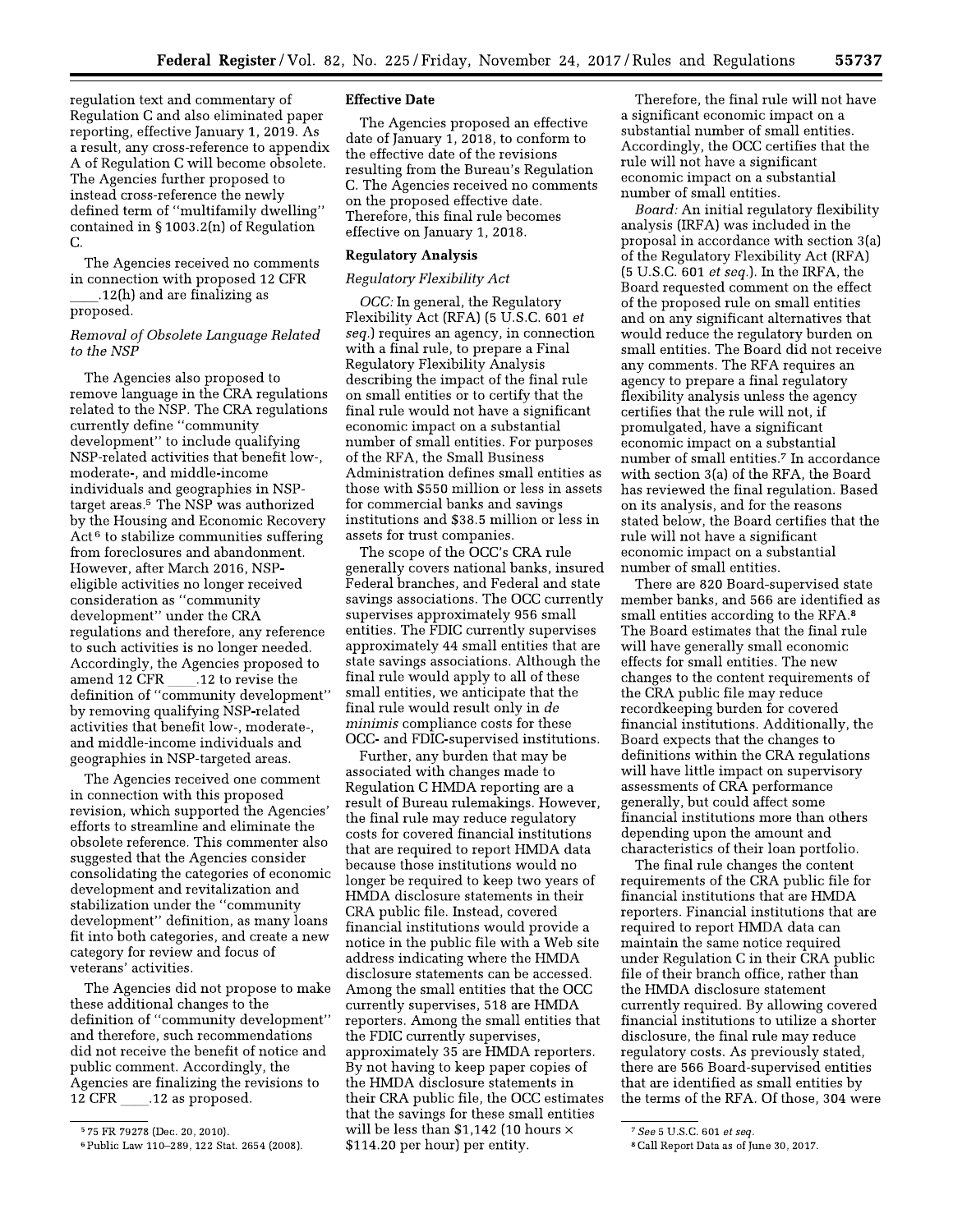HMDA filers in 2016.<sup>9</sup> All FDIC-insured financial institutions reported having 31,096 branch offices, for an average of 7.9 branches per financial institution.<sup>10</sup> The Board assumes it takes one employee 10 minutes at a rate of \$76.65 an hour<sup>11</sup> to print and file the HMDA notification per year and place it in the CRA public file. This equates to an estimated annual printing and filing cost of \$12.78 per branch office. Therefore, complying with the new rule will save small entities an estimated \$30,692.45 in costs per year.<sup>12</sup>

The Board expects the changes to definitions within the CRA regulations generally to have little economic effect for small entities, however the amendments could pose some effects for individual entities depending upon the amount and characteristics of their loan portfolio. As noted previously, in some cases the revised scope of loans under Regulation C is broader, and in other cases, it is more limited. These changes could affect supervisory assessment of CRA performance for small entities. However, it is unlikely that small financial institutions will be significantly affected given that HMDA reporting will be limited to financial institutions that originate more than 25 home mortgage loans or 100 home equity lines of credit each year.<sup>13</sup> There could be a net effect on CRA examination results for some small entities which may, in turn, affect the future behavior of those financial institutions. But, it is difficult to

<sup>11</sup> Estimated total hourly compensation for Compliance Officers in the Depository Credit Intermediation sector as of June 2017. The estimate includes the May 2016 90th percentile hourly wage rate reported by the Bureau of Labor Statistics, National Industry-Specific Occupational Employment, and Wage Estimates. This wage rate has been adjusted for changes in the Consumer Price Index for all Urban Consumers between May 2016 and June 2017 (1.85 percent) and grossed up by 35.5 percent to account for non-monetary compensation as reported by the June 2017 Employer Costs for Employee Compensation Data.

<sup>12</sup> Assuming that each covered institution will no longer have to print and file the HMDA disclosure statement, the recordkeeping burden for each branch office declines by 10 minutes for all 7.9 branch offices, for all 304 small entities that are HMDA filers.

<sup>13</sup> The open-end lines of credit threshold will increase from 100 to 500 loans on a temporary basis for a period of two years (calendar years 2018 and 2019) pursuant to the 2017 HMDA Rule. The Bureau is not making the threshold increase for open-end lines of credit permanent at this time. Absent further action by the Bureau, effective January 1, 2020, the open-end threshold will be restored to the 2015 HMDA Rule level of 100 openend lines of credit, and creditors originating between 100 and 499 open-end lines of credit will need to begin collecting and reporting HMDA data for open-end lines of credit at that time.

accurately determine the likelihood and degree of aggregate lending or economic effects that may result because they are dependent upon firm-specific business plans and propensities to lend.

Finally, Board-supervised small entities will likely benefit from the harmonization of definitions within the CRA regulations with HMDA data reporting requirements by avoiding unnecessary confusion and costs. Inconsistencies between CRA examination metrics and the HMDA data, which is used to assess CRA performance, could lead to misleading results causing small entities to change future lending behavior.

FDIC: The Regulatory Flexibility Act (RFA) (5 U.S.C. 601 et seq.) generally requires that, in connection with a final rule, an agency prepare and make available for public comment an initial regulatory flexibility analysis that describes the impact of a final rule on small entities (defined in regulations promulgated by the Small Business Administration to include banking organizations with total assets of less than or equal to \$550 million). A regulatory flexibility analysis, however, is not required if the agency certifies that the rule will not have a significant economic impact on a substantial number of small entities, and publishes its certification and a short explanatory statement in the Federal Register together with the final rule. For the reasons provided below, the FDIC certifies that the final rule will not have a significant economic impact on a substantial number of small entities.

There are 3,717 FDIC-supervised financial institutions, and 2,990 are identified as small entities according to the RFA.<sup>14</sup> The FDIC estimates that the final rule will have generally small economic effects for small entities. The new changes to the content requirements of the CRA public file may reduce regulatory costs for covered financial institutions. Additionally, the FDIC expects that the changes to definitions within the CRA regulations will have little impact on supervisory assessments of CRA performance generally, but could affect some financial institutions more than others depending upon the amount and characteristics of their loan portfolio.

The final rule changes the content requirements of the CRA public file for financial institutions that are HMDA reporters. Financial institutions required to report HMDA data can maintain the same notice required under Regulation C in the CRA public file of their branch office, rather than

the HMDA disclosure statement currently required. By allowing covered financial institutions to utilize a shorter disclosure, the final rule may reduce regulatory costs. As previously stated, there are 2,990 FDIC-supervised entities that are identified as small entities by the terms of the RFA. Of those, 1,549 were HMDA filers in 2016.<sup>15</sup> These 1,549 FDIC-insured financial institutions reported having 6,845 branch offices, for an average of 4.4 branches per financial institution.<sup>16</sup> The FDIC assumes it takes one employee 10 minutes at a rate of \$76.65 an hour<sup>17</sup> to print and file the HMDA notification per year and place it in the CRA public file. This equates to an estimated annual printing and filing cost of \$12.78 per branch office. Therefore, complying with the new rule may save small entities an estimated \$87,069 in costs per year.<sup>18</sup>

The FDIC expects the changes to definitions within the CRA regulations generally to have little economic effect for small entities; however, the amendments could pose some effects for individual entities depending upon the amount and characteristics of their loan portfolio. As noted previously, in some cases the revised scope of loans under Regulation C is broader, and in other cases, it is more limited. These changes could affect supervisory assessment of CRA performance for small entities. However, it is unlikely that small financial institutions will be significantly affected given that HMDA reporting will be limited to financial institutions that originate more than 25 home mortgage loans or 100 home equity lines of credit each year.<sup>19</sup> There

<sup>16</sup> 2017 Summary of Deposits Data. <sup>17</sup> Estimated total hourly compensation for Compliance Officers in the Depository Credit Intermediation sector as of June 2017. The estimate includes the May 2016 90th percentile hourly wage rate reported by the Bureau of Labor Statistics, National Industry-Specific Occupational Employment, and Wage Estimates. This wage rate has been adjusted for changes in the Consumer Price Index for all Urban Consumers between May 2016 and June 2017 (1.85 percent) and grossed up by 35.5 percent to account for non-monetary compensation as reported by the June 2017 Employer Costs for Employee Compensation Data.

<sup>18</sup> Assuming that each covered institution will no longer have to print and file the HMDA disclosure statement, the recordkeeping burden for each branch office declines by 10 minutes for all 4.4 branch offices, for all 1,549 small entities that are HMDA filers.

<sup>19</sup> The open-end lines of credit threshold will increase from 100 to 500 loans on a temporary basis for a period of two years (calendar years 2018 and 2019) pursuant to the 2017 HMDA Rule. The Bureau is not making the threshold increase for open-end lines of credit permanent at this time. Absent further action by the Bureau, effective January 1, 2020, the open-end threshold will be

<sup>&</sup>lt;sup>9</sup> 2016 HMDA Data and Call Report Data as of June 30, 2017.

<sup>&</sup>lt;sup>10</sup> 2015 Summary of Deposits Data.

<sup>&</sup>lt;sup>14</sup> Call Report Data as of June 30, 1017.

 $^{\rm 15}$  2016 HMDA Data and Call Report Data as of June 30, 2017.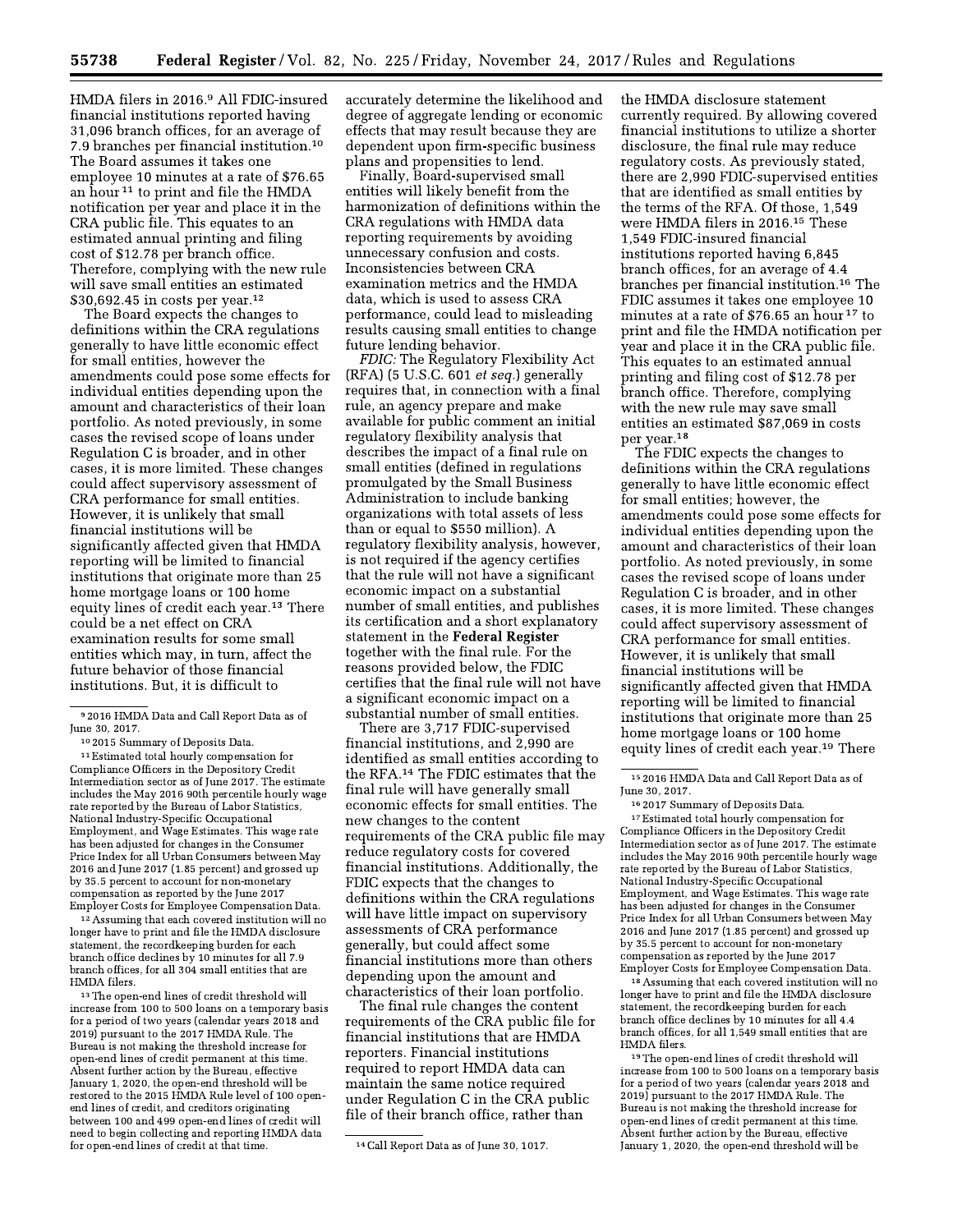could be a net effect on CRA examination results for some small entities which may, in turn, affect the future behavior of those financial institutions. But, it is difficult to accurately determine the likelihood and degree of aggregate lending or economic effects that may result because they are dependent upon firm-specific business plans and propensities to lend.

Finally, FDIC-supervised small entities would likely benefit from the harmonization of definitions within the CRA regulations with HMDA data reporting requirements by avoiding unnecessary confusion and costs. Inconsistencies between CRA examination metrics and the HMDA data, which is used to assess CRA performance, could lead to misleading results causing small entities to change future lending behavior.

# Paperwork Reduction Act of 1995

Certain provisions of the final rule contain "collection of information" requirements within the meaning of the Paperwork Reduction Act (PRA) of 1995 (44 U.S.C. 3501-3521). In accordance with the requirements of the PRA, the Agencies may not conduct or sponsor, and the respondent is not required to respond to, an information collection unless it displays a currently-valid Office of Management and Budget (OMB) control number. The information collection requirements contained in this final rule have been submitted by the OCC and FDIC to OMB for review and approval under section 3507(d) of the PRA  $(44 \text{ U.S.C. } 3507(d))$  and §1320.11 of the OMB's implementing regulations (5 CFR part 1320). The OCC and the FDIC submitted the collection of information at the proposed rule stage as well and were directed by OMB to examine public comment and resubmit at the final rule stage. The OMB control number for the OCC is 1557-0160 and the FDIC is 3064-0092. The OMB control number for the Board is 7100-0197 and will be extended, with revision. The Board reviewed the final rule under the authority delegated to the Board by OMB.

Under this final rule, effective January 1, 2018, financial institutions required to collect data under the CRA would also be required to collect data for openend lines of credit in MSA and non-MSA areas where they have no branch or home office. The Agencies estimate that this change will not result in an increase in burden under the currently

approved CRA information collections because the burden associated with the above-described requirement is accounted for under the HMDA information collections.<sup>20</sup>

The Agencies have determined that the revised definition of "home mortgage loan" to include home equity lines of credit and to exclude home improvement loans that are not secured by a dwelling  $(i.e., home improvement)$ loans that are unsecured or that are secured by some other type of collateral) does not warrant a change to the current burden estimates.

The Agencies received no comments on the PRA. However, the Agencies invite comments on:

(a) Whether the collections of information are necessary for the proper performance of the Agencies' functions, including whether the information has practical utility:

(b) The accuracy of the estimates of the burden of the information collections, including the validity of the methodology and assumptions used;

(c) Ways to enhance the quality, utility, and clarity of the information to be collected;

(d) Ways to minimize the burden of the information collections on respondents, including through the use of automated collection techniques or other forms of information technology; and

(e) Estimates of capital or start-up costs and costs of operation, maintenance, and purchase of services to provide information.

All comments will become a matter of public record. Comments on aspects of this notice that may affect reporting, recordkeeping, or disclosure requirements and burden estimates should be sent to:

OCC: Because paper mail in the Washington, DC area and at the OCC is subject to delay, commenters are encouraged to submit comments by email, if possible. Comments may be sent to: Legislative and Regulatory Activities Division, Office of the Comptroller of the Currency, Attention: 1557-0160, 400 7th Street SW., Suite 3E-218, Washington, DC 20219. In addition, comments may be sent by fax to (571) 465–4326 or by electronic mail to *prainfo@occ.treas.gov*. You may personally inspect and photocopy comments at the OCC, 400 7th Street SW., Washington, DC 20219. For security reasons, the OCC requires that visitors make an appointment to inspect comments. You may do so by calling

 $(202)$  649-6700 or, for persons who are deaf or hearing impaired, TTY, (202) 649–5597. Upon arrival, visitors will be required to present valid governmentissued photo identification and submit to security screening in order to inspect and photocopy comments. All comments received, including attachments and other supporting materials, are part of the public record and subject to public disclosure. Do not include any information in your comment or supporting materials that you consider confidential or inappropriate for public disclosure.

Board: Comments on aspects of this rule that may affect reporting, recordkeeping, or disclosure requirements and burden estimates should be sent by any of the following methods:

• Agency Web site: http:// www.federalreserve.gov. Follow the instructions for submitting comments at http://www.federalreserve.gov/apps/ foia/proposedregs.aspx.

• Federal eRulemaking Portal: http:// www.regulations.gov. Follow the instructions for submitting comments.

• Email: regs.comments@ federalreserve.gov. Include OMB number in the subject line of the message.

•  $\overline{FAX}$ : (202) 452–3819 or (202) 452– 3102.

· Mail: Ann E. Misback, Secretary, Board of Governors of the Federal Reserve System, 20th Street and Constitution Avenue NW., Washington, DC 20551.

All public comments are available from the Board's Web site at *http://* www.federalreserve.gov/apps/foia/ proposedregs.aspx as submitted, unless modified for technical reasons. Accordingly, your comments will not be edited to remove any identifying or contact information. Public comments may also be viewed electronically or in paper form in Room 3515, 1801 K Street (between 18th and 19th Streets NW.) Washington, DC 20006 between 9:00 a.m. and 5:00 p.m. on weekdays.

FDIC: The FDIC invites comments on aspects of this rule that may affect reporting, recordkeeping, or disclosure requirements and burden estimates. Comments may be sent by any of the following methods:

• Agency Web site: https:// www.fdic.gov/regulations/laws/federal/ propose.html.

Follow instructions for submitting comments on the Agency Web site.

• *Email: Comments@fdic.gov.* Include the RIN 3064–AE58 on the subject line of the message.

• *Mail:* Robert E. Feldman, Executive Secretary, Attention: Comments, Federal

restored to the 2015 HMDA Rule level of 100 openend lines of credit, and creditors originating between 100 and 499 open-end lines of credit will need to begin collecting and reporting HMDA data for open-end lines of credit at this time.

<sup>&</sup>lt;sup>20</sup> OMB Control Number 1557-0159 (OCC); OMB Control Number 7100-0247 (Board); and OMB Control Number 3064-0046 (FDIC).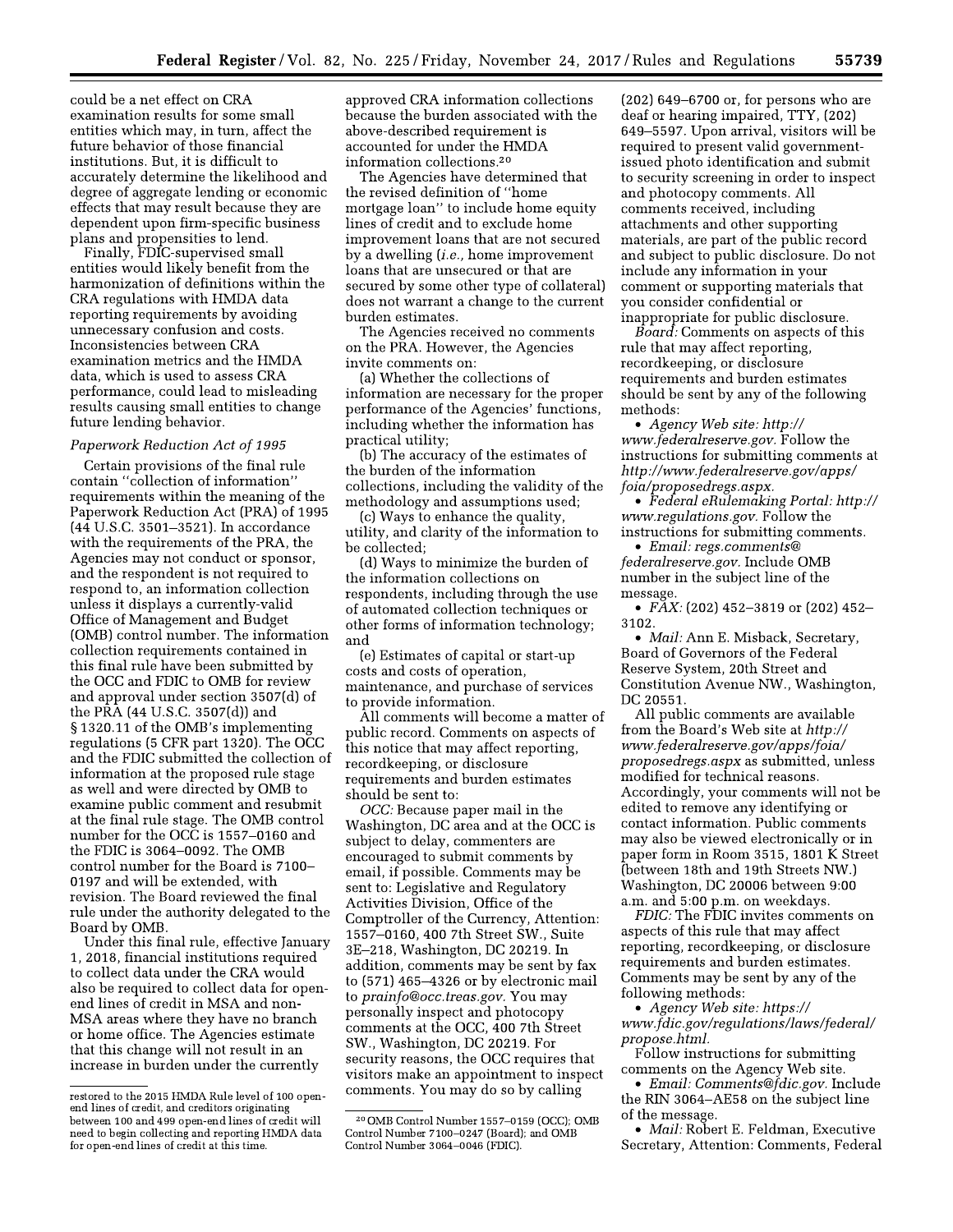Deposit Insurance Corporation, 550 17th Street NW., Washington, DC 20429.

• *Hand Delivery:* Comments may be hand delivered to the guard station at the rear of the 550 17th Street Building (located on F Street) on business days between 7:00 a.m. and 5:00 p.m.

*Instructions:* All comments received must include the agency name and RIN 3064-AE58 for this rulemaking. All comments received will be posted without change to https://www.fdic.gov/ regulations/laws/federal/propose.html, including any personal information provided. Paper copies of public comments may be ordered from the FDIC Public Information Center, 3501 North Fairfax Drive, Room E-1002, Arlington, VA 22226 by telephone at  $(877)$  275-3342 or  $(703)$  562-2200.

A copy of the comments may also be submitted to the OMB desk officer for the Agencies: By mail to U.S. Office of Management and Budget, 725 17th Street NW., #10235, Washington, DC 20503; by facsimile to (202) 395-5806; or by email to: oira submission@ omb.eop.gov, Attention, Federal Banking Agency Desk Officer.

# **Information Collection**

Title of Information Collection: Reporting, Recordkeeping, and Disclosure Requirements Associated with the Community Reinvestment Act  $(CRA)$ .

Frequency of Response: Annually. Affected Public: Businesses or other for-profit.

Respondents:

OCC: National banks, trust companies, savings associations (except special purpose savings associations pursuant to 12 CFR 195.11(c)(2)), insured Federal branches and any Federal branch that is uninsured that results from an acquisition described in section  $5(a)(8)$  of the International Banking Act of 1978 (12 U.S.C.  $3103(a)(8)$ ).

Board: State member banks. FDIC: Insured state nonmember banks and insured state branches.

Abstract: The CRA was enacted in 1977 and is implemented by 12 CFR parts 25, 195, 228, and 345. The CRA directs the Agencies to evaluate financial institutions' records of helping to meet the credit needs of their entire communities, including low- and moderate-income areas consistent with the safe and sound operation of the institutions. The CRA is implemented through regulations issued by the Agencies.<sup>21</sup>

In 1995, the federal banking agencies issued substantially identical regulations under the CRA to reduce unnecessary compliance burden, promote consistency in CRA assessments, and encourage improved performance.<sup>22</sup> As a result, the current reporting, record keeping, and disclosure requirements under the CRA regulations depend in part on a bank's size.

Under the CRA regulations, large banks are defined as those with assets of \$1.226 billion or more for the past two consecutive year-ends; all other banks are considered small or intermediate.<sup>23</sup> The banking agencies amend the definition of a small bank and an intermediate small bank in their CRA regulations each year when the asset thresholds are adjusted for inflation pursuant to the CRA regulations, most recently in January 2017.24

Other than the information collections pursuant to the CRA, the Agencies have no information collection that supplies data regarding the community reinvestment activities.

# PRA Burden Estimates

 $OCC$ 

Number of respondents: Recordkeeping requirement, small business and small farm loan register, 142; Optional recordkeeping requirements, consumer loan data, 85, and other loan data, 25; Reporting requirements, assessment area delineation, 189; loan data: Small business and small farm, 142, community development, 142, and HMDA out of MSA, 142; Optional reporting requirements, data on lending by a consortium or third party, 31; affiliate lending data, 9; request for strategic plan approval, 5; request for designation as a wholesale or limited purpose bank, 12; Disclosure requirement, public file, 1,234.

Estimated average hours per response: Recordkeeping requirement, small business and small farm loan register: 219 hours; Optional recordkeeping

<sup>23</sup> Beginning January 18, 2017, banks and savings associations that, as of December 31 of either of the prior two calendar years, had assets of less than \$1.226 billion are small banks or small savings associations. Small banks or small savings associations with assets of at least \$307 million as of December 31 of both of the prior two calendar years, and less than \$1.226 billion as of December 31 of either of the prior two calendar years, are intermediate small banks or intermediate small savings associations

requirements, consumer loan data, 326 hours, and other loan data, 25 hours; Reporting requirements, assessment area delineation, 2 hours; loan data: Small business and small farm, 8 hours, community development, 13 hours, and HMDA out of MSA, 253 hours; Optional reporting requirements, data on lending by a consortium or third party, 17 hours; affiliate lending data, 38 hours; request for strategic plan approval, 275 hours; request for designation as a wholesale or limited purpose bank, 4 hours; Disclosure requirement, public file, 10 hours.

Estimated annual reporting hours: Recordkeeping requirement, small business and small farm loan register: 31,098 hours; Optional recordkeeping requirements, consumer loan data, 27,710 hours and other loan data, 625 hours; Reporting requirements, assessment area delineation, 378 hours; loan data: Small business and small farm, 1,136 hours, community development, 1,846 hours, and HMDA out of MSA, 35,926 hours; Optional reporting requirements, data on lending by a consortium or third party, 527 hours; affiliate lending data, 342 hours; request for strategic plan approval, 1,375 hours; request for designation as a wholesale or limited purpose bank, 48 hours; Disclosure requirement, public file, 12,340 hours.

Total annual burden: 113,351 hours.

# **Board**

Number of respondents: Recordkeeping requirement, small business and small farm loan register, 94; Optional recordkeeping requirements, consumer loan data, 21, and other loan data, 15; Reporting requirements, assessment area delineation, 98; loan data: Small business and small farm, 94, community development, 98, and HMDA out of MSA, 89; Optional reporting requirements, data on lending by a consortium or third party, 9; affiliate lending data, 8; request for strategic plan approval, 2; request for designation as a wholesale or limited purpose bank, 1; Disclosure requirement, public file, 817

Estimated average hours per response: Recordkeeping requirement, small business and small farm loan register: 219 hours; Optional record keeping requirements, consumer loan data, 326 hours, and other loan data, 25 hours; Reporting requirements, assessment area delineation, 2 hours; loan data: Small business and small farm, 8 hours, community development, 13 hours, and HMDA out of MSA, 253 hours; Optional reporting requirements, data on lending by a consortium or third party, 17 hours;

<sup>&</sup>lt;sup>21</sup> The Dodd-Frank Wall Street Reform and Consumer Protection Act (15 U.S.C. 5413) transferred from the Office of Thrift Supervision all

authorities (including rulemaking) relating to savings associations to the OCC and all authorities (including rulemaking) relating to savings and loan holding companies to the Board on July 21, 2011. <sup>22</sup> See 60 FR 22156 (May 4, 1995).

<sup>&</sup>lt;sup>24</sup> See 82 FR 5354 (Jan. 18, 2017).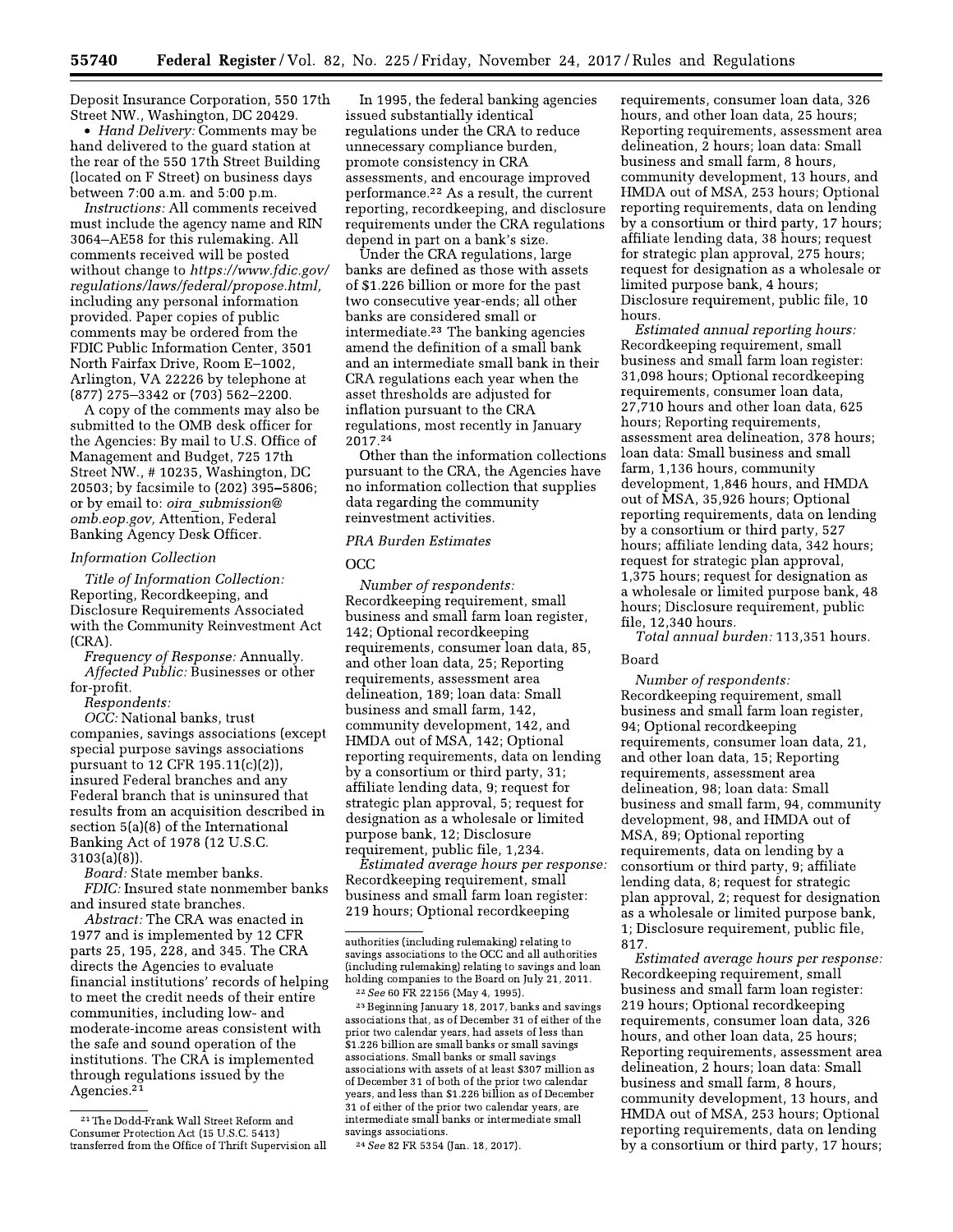affiliate lending data, 38 hours; request for strategic plan approval, 275 hours; request for designation as a wholesale or limited purpose bank, 4 hours; Disclosure requirement, public file, 10 hours.

Estimated annual reporting hours: Recordkeeping requirement, small business and small farm loan register:

20,586 hours; Optional recordkeeping requirements, consumer loan data, 6,846 hours and other loan data, 375 hours; Reporting requirements, assessment area delineation, 196 hours; loan data: Small business and small farm, 752 hours, community development, 1,274 hours, and HMDA out of MSA, 22,517 hours; Optional reporting requirements, data

on lending by a consortium or third party, 153 hours; affiliate lending data, 304 hours; request for strategic plan approval, 550 hours; request for designation as a wholesale or limited purpose bank, 4 hours; Disclosure requirement, public file, 8,170 hours. Total annual burden: 61,727 hours.

**FDIC** 

| Source and type of burden                                                                                                                                                                   | Description                                                                                                                                                                                                                                                                                                                                                                                                                                                                                                                     | Estimated<br>number of<br>respondents | Average<br>estimated<br>time per<br>response | Total<br>estimated<br>annual<br>burden<br>(hours) |
|---------------------------------------------------------------------------------------------------------------------------------------------------------------------------------------------|---------------------------------------------------------------------------------------------------------------------------------------------------------------------------------------------------------------------------------------------------------------------------------------------------------------------------------------------------------------------------------------------------------------------------------------------------------------------------------------------------------------------------------|---------------------------------------|----------------------------------------------|---------------------------------------------------|
|                                                                                                                                                                                             | Request for designation as a wholesale or limited purpose bank—Banks re-<br>questing this designation shall file a request in writing with the FDIC at least<br>3 months prior to the proposed effective date of the designation.                                                                                                                                                                                                                                                                                               | 1                                     | $\overline{4}$                               | $\overline{4}$                                    |
|                                                                                                                                                                                             | Strategic plan-Applies to banks electing to submit strategic plans to the FDIC<br>for approval.                                                                                                                                                                                                                                                                                                                                                                                                                                 | $\overline{7}$                        | 400                                          | 2,800                                             |
|                                                                                                                                                                                             | Small business/small farm loan data-Large banks shall and Small banks may<br>report annually in machine-readable form the aggregate number and<br>amount of certain loans.                                                                                                                                                                                                                                                                                                                                                      | 393                                   | 8                                            | 3,144                                             |
|                                                                                                                                                                                             | Community development loan data-Large banks shall and Small banks may<br>report annually, in machine-readable form, the aggregate number and ag-<br>gregate amount of community development loans originated or purchased.                                                                                                                                                                                                                                                                                                      | 393                                   | 13                                           | 5,109                                             |
|                                                                                                                                                                                             | Home mortgage loans-Large banks, if subject to reporting under part 1003<br>(Home Mortgage Disclosure (HMDA)), shall, and Small banks may report<br>the location of each home mortgage loan application, origination, or pur-<br>chase outside the MSA in which the bank has a home/branch office.                                                                                                                                                                                                                              | 393                                   | 253                                          | 99.429                                            |
|                                                                                                                                                                                             | Data on affiliate lending-Banks that elect to have the FDIC consider loans by<br>an affiliate, for purposes of the lending or community development test or<br>an approved strategic plan, shall collect, maintain and report the data that<br>the bank would have collected, maintained, and reported pursuant to<br>§ 345.42(a), (b), and (c) had the loans been originated or purchased by the<br>bank. For home mortgage loans, the bank shall also be prepared to identify<br>the home mortgage loans reported under HMDA. | 200                                   | 38                                           | 7,600                                             |
|                                                                                                                                                                                             | Data on lending by a consortium or a third party-Banks that elect to have the<br>FDIC consider community development loans by a consortium or a third<br>party, for purposes of the lending or community development tests or an ap-<br>proved strategic plan, shall report for those loans the data that the bank<br>would have reported under § 345.42(b)(2) had the loans been originated or<br>purchased by the bank                                                                                                        | 75                                    | 17                                           | 1,275                                             |
|                                                                                                                                                                                             | Assessment area data-Large banks shall and Small banks may collect and<br>report to the FDIC a list for each assessment area showing the geographies<br>within the area.                                                                                                                                                                                                                                                                                                                                                        | 393                                   | $\overline{2}$                               | 786                                               |
|                                                                                                                                                                                             |                                                                                                                                                                                                                                                                                                                                                                                                                                                                                                                                 |                                       |                                              | 120,147                                           |
| 345.42(a) Recordkeeping                                                                                                                                                                     | Small business/small farm loan register-Large banks shall and Small banks<br>may collect and maintain certain data in machine-readable form.                                                                                                                                                                                                                                                                                                                                                                                    | 393                                   | 219                                          | 86,067                                            |
| 345.42(c) Recordkeeping                                                                                                                                                                     | Optional consumer loan data-All banks may collect and maintain in machine-<br>readable form certain data for consumer loans originated or purchased by a                                                                                                                                                                                                                                                                                                                                                                        | 75                                    | 326                                          | 24,450                                            |
| 345.42(c)(2) Recordkeeping                                                                                                                                                                  | bank for consideration under the lending test.<br>Other loan data-All banks optionally may provide other information con-<br>cerning their lending performance, including additional loan distribution data.                                                                                                                                                                                                                                                                                                                    | 100                                   | 25                                           | 2,500                                             |
| Total Recordkeeping                                                                                                                                                                         |                                                                                                                                                                                                                                                                                                                                                                                                                                                                                                                                 |                                       |                                              | 113,017                                           |
| $345.41(a)$ $345.43(a)$ ; $(a)(1)$ ; $(a)(2)$ ;<br>$(a)(3)$ , $(a)(4)$ ; $(a)(5)$ , $(a)(6)$ ; $(a)(7)$ ;<br>$(b)(1)$ ; $(b)(2)$ ; $(b)(3)$ ; $(b)(4)$ ; $(b)(5)$ ;<br>(c); (d) Disclosure. | Content and availability of public file-All banks shall maintain a public file that<br>contains certain required information.                                                                                                                                                                                                                                                                                                                                                                                                   | 3,971                                 | 10                                           | 39,710                                            |
| Total Disclosure                                                                                                                                                                            |                                                                                                                                                                                                                                                                                                                                                                                                                                                                                                                                 |                                       |                                              | 39,710                                            |
| <b>Total Estimated Annual Burden</b>                                                                                                                                                        |                                                                                                                                                                                                                                                                                                                                                                                                                                                                                                                                 |                                       |                                              | 272,874                                           |

#### Unfunded Mandates Reform Act of 1995

The OCC analyzed the final rule under the factors set forth in the Unfunded Mandates Reform Act of 1995 (UMRA) (2 U.S.C. 1532). Under this analysis, the OCC considered whether the final rule includes a Federal mandate that may result in the expenditure by State, local, and Tribal

governments, in the aggregate, or by the private sector, of \$100 million or more in any one year (adjusted for inflation). The final rule does not impose new requirements or include new mandates. Therefore, the OCC has concluded that implementation of the final rule would not result in expenditures by State, local, and Tribal governments, or the private sector, of \$100 million or more

in any one year.<sup>25</sup> Accordingly, the OCC has not prepared the written statement described in section 202 of the UMRA.

 $^{\rm 25}$  The OCC anticipates that the final rule would not impose costs on any OCC-supervised financial institutions since the rule does not impose new requirements or include new mandates. Any burden that may be associated with changes made to Regulation C HMDA reporting is a result of Bureau rulemakings.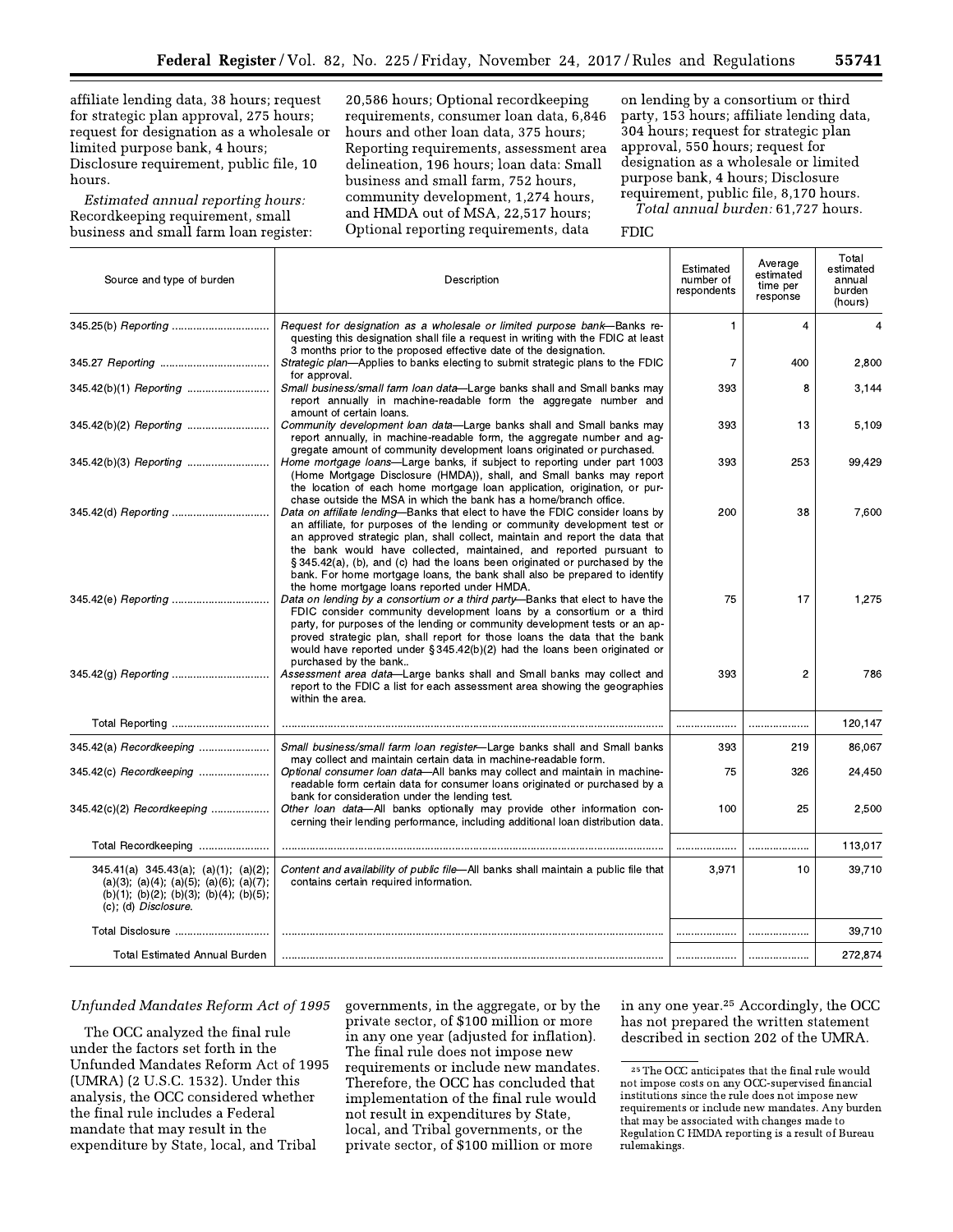# Plain Language

Section 722 of the Gramm-Leach-Bliley Act requires the Agencies to use plain language in all proposed and final rules published after January 1, 2000. The Agencies received no comments on these matters and believe that the final rule is written plainly and clearly.

# **List of Subjects**

# 12 CFR Part 25

Community development, Credit, Investments, National banks, Reporting and recordkeeping requirements.

# 12 CFR Part 195

Community development, Credit, Investments, Reporting and recordkeeping requirements, Savings associations.

### 12 CFR Part 228

Banks, Banking, Community development, Credit, Investments, Reporting and recordkeeping requirements.

### 12 CFR Part 345

Banks, Banking, Community development, Credit, Investments, Reporting and recordkeeping requirements.

# **DEPARTMENT OF THE TREASURY**

# Office of the Comptroller of the **Currency**

# 12 CFR Chapter I

# **Authority and Issuance**

For the reasons discussed in the **SUPPLEMENTARY INFORMATION** section, the Office of the Comptroller of the Currency amends 12 CFR parts 25 and 195 as follows:

# **PART 25-COMMUNITY REINVESTMENT ACT AND INTERSTATE DEPOSIT PRODUCTION REGULATIONS**

 $\blacksquare$  1. The authority citation for part 25 continues to read as follows:

Authority: 12 U.S.C. 21, 22, 26, 27, 30, 36, 93a, 161, 215, 215a, 481, 1814, 1816, 1828(c), 1835a, 2901 through 2908, and 3101 through 3111.

### $§25.12$  [Amended]

2. Section 25.12 is amended: a. By adding "or" at the end of paragraph  $(g)(3)$ ;

**b**. By removing "; or" at the end of paragraph  $(g)(4)(iii)(B)$  and adding a period in its place;

 $\bullet$  c. By removing paragraph (g)(5);

d. In paragraph  $(h)(2)(i)$ , by removing the phrase "unless it is a multifamily dwelling loan (as described in appendix

A to part 1003 of this title)" and adding in its place the phrase "unless the loan is for a multifamily dwelling (as defined in  $\S 1003.2(n)$  of this title)"; e. By removing paragraph (j)(3) and redesignating paragraphs  $(i)(4)$  and  $(5)$  as paragraphs  $(j)(3)$  and  $(4)$ ; and  $\blacksquare$  f. In paragraph (l), by removing the phrase "home improvement loan," 'home purchase loan,' or a 'refinancing' as defined in §1003.2 of this title" and adding in its place the phrase "closedend mortgage loan or an open-end line of credit as these terms are defined under §1003.2 of this title, and that is not an excluded transaction under § 1003.3(c)(1) through (10) and (13) of this title".

### §25.22 [Amended]

■ 3. Section 25.22 is amended in paragraph  $(a)(1)$  by removing the phrase "home equity,".

### § 25.42 [Amended]

4. Section 25.42 is amended in paragraph  $(c)(1)$  introductory text by removing the phrase "home equity,".

5. Section 25.43 is amended by revising paragraph (b)(2) to read as follows:

# §25.43 Content and availability of public file.

 $\star$ (b) \* \* \*

(2) Banks required to report Home Mortgage Disclosure Act (HMDA) data. A bank required to report home mortgage loan data pursuant part 1003 of this title shall include in its public file a written notice that the institution's HMDA Disclosure Statement may be obtained on the Consumer Financial Protection Bureau's (Bureau's) Web site at www.consumerfinance.gov/hmda. In addition, a bank that elected to have the OCC consider the mortgage lending of an affiliate shall include in its public file the name of the affiliate and a written notice that the affiliate's HMDA Disclosure Statement may be obtained at the Bureau's Web site. The bank shall place the written notice(s) in the public file within three business days after receiving notification from the Federal Financial Institutions Examination Council of the availability of the disclosure statement(s).

 $\star$  $\ddot{\phantom{1}}$ 

# **PART 195-COMMUNITY REINVESTMENT**

6. The authority citation for part 195 continues to read as follows:

Authority: 12 U.S.C. 1462a, 1463, 1464, 1814, 1816, 1828(c), 2901 through 2908, and  $5412(b)(2)(B)$ .

# §195.12 [Amended]

■ 7. Section 195.12 is amended: a. By adding "or" at the end of paragraph  $(g)(3)$ ;

b. By removing "; or" at the end of paragraph  $(g)(4)(iii)(B)$  and adding a period in its place;

 $\bullet$  c. By removing paragraph (g)(5);  $\blacksquare$  d. In paragraph  $(h)(2)(i)$ , by removing the phrase "unless it is a multifamily dwelling loan (as described in appendix A to part 1003 of this title)" and adding in its place the phrase "unless the loan is for a multifamily dwelling (as defined in  $\S 1003.2(n)$  of this title)";

■ e. By removing paragraph (j)(3) and redesignating paragraphs  $(j)(4)$  and  $(5)$  as paragraphs  $(j)(3)$  and  $(4)$ ; and

**f**. In paragraph (l), by removing the phrase "'home improvement loan,' home purchase loan,' or a 'refinancing' as defined in §1003.2 of this title" and adding in its place the phrase "closedend mortgage loan or an open-end line of credit as these terms are defined under §1003.2 of this title and that is not an excluded transaction under § 1003.3(c)(1) through (10) and (13) of this title".

## §195.22 [Amended]

■ 8. Section 195.22 is amended in paragraph (a)(1) by removing the phrase "home equity,".

# §195.42 [Amended]

9. Section 195.42 is amended in paragraph  $(c)(1)$  introductory text by removing the phrase "home equity,".

10. Section 195.43 is amended by revising paragraph (b)(2) to read as follows:

#### §195.43 Content and availability of public file.

(b) \* \* \* (2) Savings associations required to report Home Mortgage Disclosure Act (HMDA) data. A savings association required to report home mortgage loan data pursuant part 1003 of this title shall include in its public file a written notice that the institution's HMDA Disclosure Statement may be obtained on the Consumer Financial Protection Bureau's (Bureau's) Web site at www.consumerfinance.gov/hmda. In addition, a savings association that elected to have the appropriate Federal banking agency consider the mortgage lending of an affiliate shall include in its public file the name of the affiliate and a written notice that the affiliate's HMDA Disclosure Statement may be

obtained at the Bureau's Web site. The savings association shall place the written notice(s) in the public file